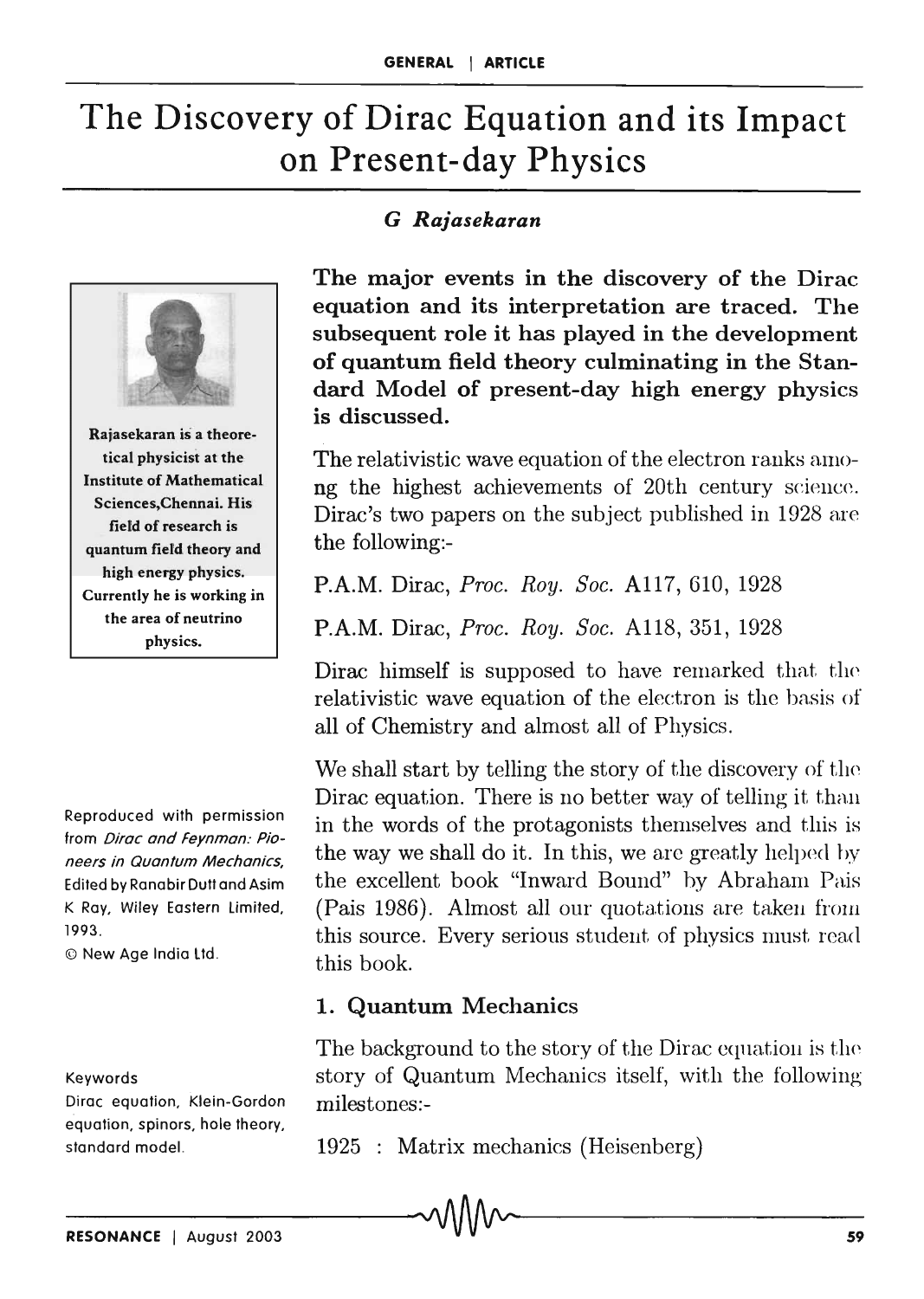Einstein: "Dirac to whom, in my opinion, we owe the most logically perfect presentation of quantum mechanics"

1926 : Wave mechanics (Schrödinger)

 $1925 : [q, p] = i\hbar$ 

1925-26 : Poisson bracket  $\rightarrow \frac{1}{45}$  Commutator, Transformation Theory Dirac

The significance of Dirac's contribution to this phase can be brought out by quoting

Einstein: "Dirac to whom, in my opinion, we owe the most logically perfect presentation of quantum mechanics"

Let us next listen to a conversation.

### 2. A Conversation in 1927

Bohr :' What are you working on ?

Dirac : I am trying to get a relativistic theory of the electron.

Bohr : But Klein has already solved that problem.

*Dirac. disagreed.* To see the reason, let us look at the equation of Klein, Gordon et al.

3. The Klein-Gordon-Schrödinger-Fock-de Donder-Van den Dungan-Kudar Equation (1926)

$$
\left(\frac{1}{c^2}\frac{\partial^2}{\partial t^2} - \nabla^2 + \frac{m^2c^2}{\hbar^2}\right)\phi = 0.
$$

From this, one can derive the following continuity equation:

$$
\frac{\partial \rho}{\partial t} + \vec{\nabla} \cdot \vec{j} = 0
$$

where

$$
\vec{j} = \frac{i\hbar}{2m} (\phi^* \vec{\nabla} \phi - \vec{\nabla} \phi^* \phi)
$$

$$
\rho = \frac{i\hbar}{2mc^2} \left( \phi^* \frac{\partial \phi}{\partial t} - \frac{\partial \phi^*}{\partial t} \phi \right)
$$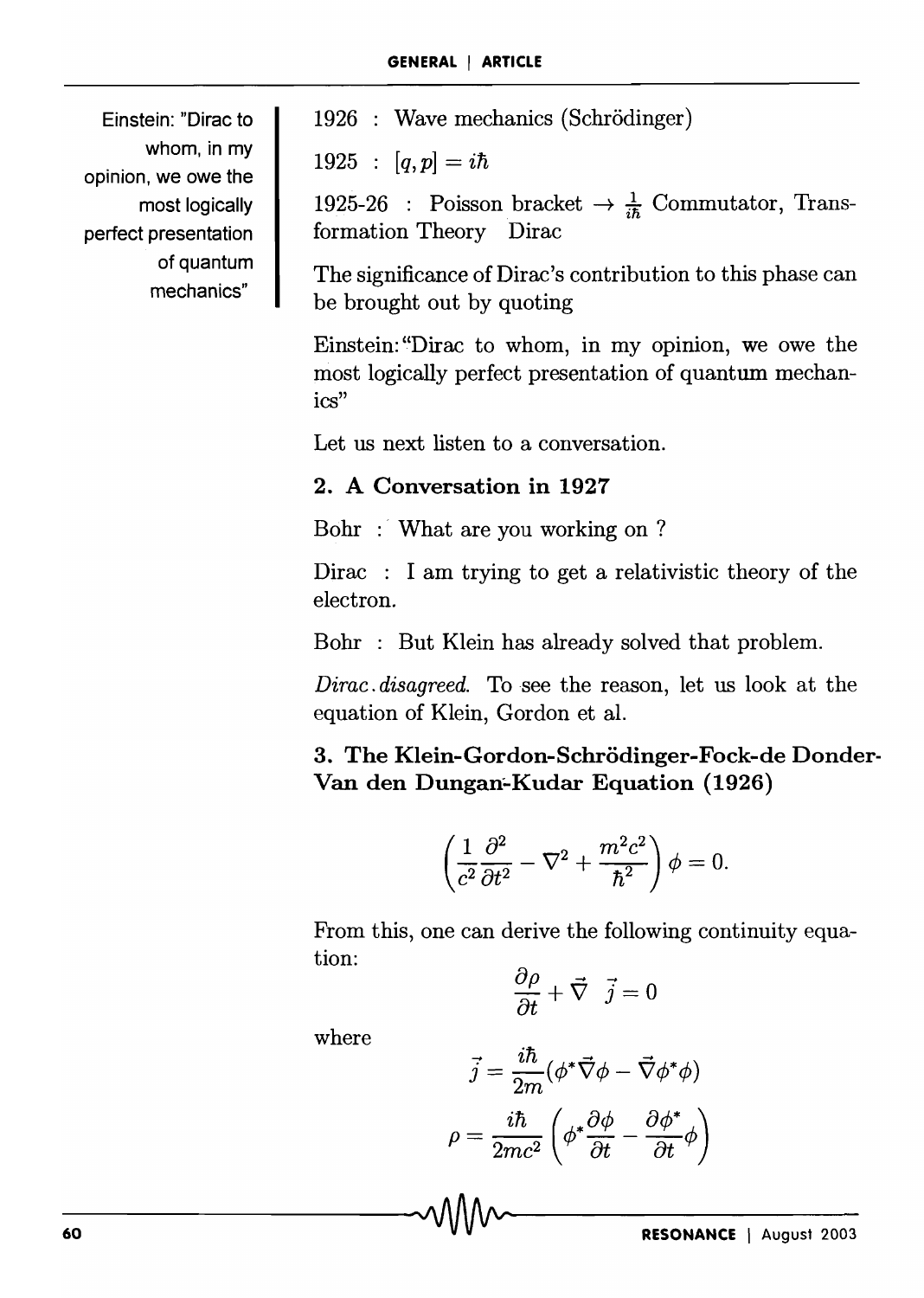Note that the probability density  $\rho$  is not positive definite. That is why Dirac disagreed with Bohr. A positive definite  $\rho$  is central to transformation theory. "The transformation theory had become my darling. I was not interested in considering any theory which would not fit with my darling"

"The linearity (of the wave equation) in  $\frac{\partial}{\partial t}$  was absolutely essential for me. I just couldn't face giving up the transformation theory"

*Thus, Dirac set out to find an alternative relativistic equation.* (The scalar equation above is not as bad as Dirac thought in 1927. We shall come back to this point later).

## 4. Playing with Equations

"A great deal of my work is just playing with equations and seeing what they give"

*Dirac Equation* is a perfect example of the result of this play. The particular game which led him to his goal was his observation that

$$
(p_1^2+p_2^2+p_3^2)^{1/2}=\sigma_1p_1+\sigma_2p_2+\sigma_3p_3
$$

where  $\sigma_1, \sigma_2, \sigma_3$  are Pauli matrices satisfying

$$
\{\sigma_i,\sigma_j\}=2\delta_{ij}(i,j=1,2,3)
$$

"That was a pretty mathematical result. I was quite excited over it. It seemed that it must be of some importance" How to generalize it to the sum, not of three but of four squares? In other words, in the relativistic case, one wants to play with

$$
p_1^2+p_2^2+p_3^2+p_4^2=-m^2c^2; p_4=i\frac{E}{c}
$$

What is  $(p_1^2 + p_2^2 + p_3^2 + p_4^2)^{1/2}$ ?

"It took me quite a while before I suddenly realized that there was no need to stick to the quantities  $\sigma_1$ 

"The transformation theory had become my darling. I was not interested in considering any theory which would not fit with my darling"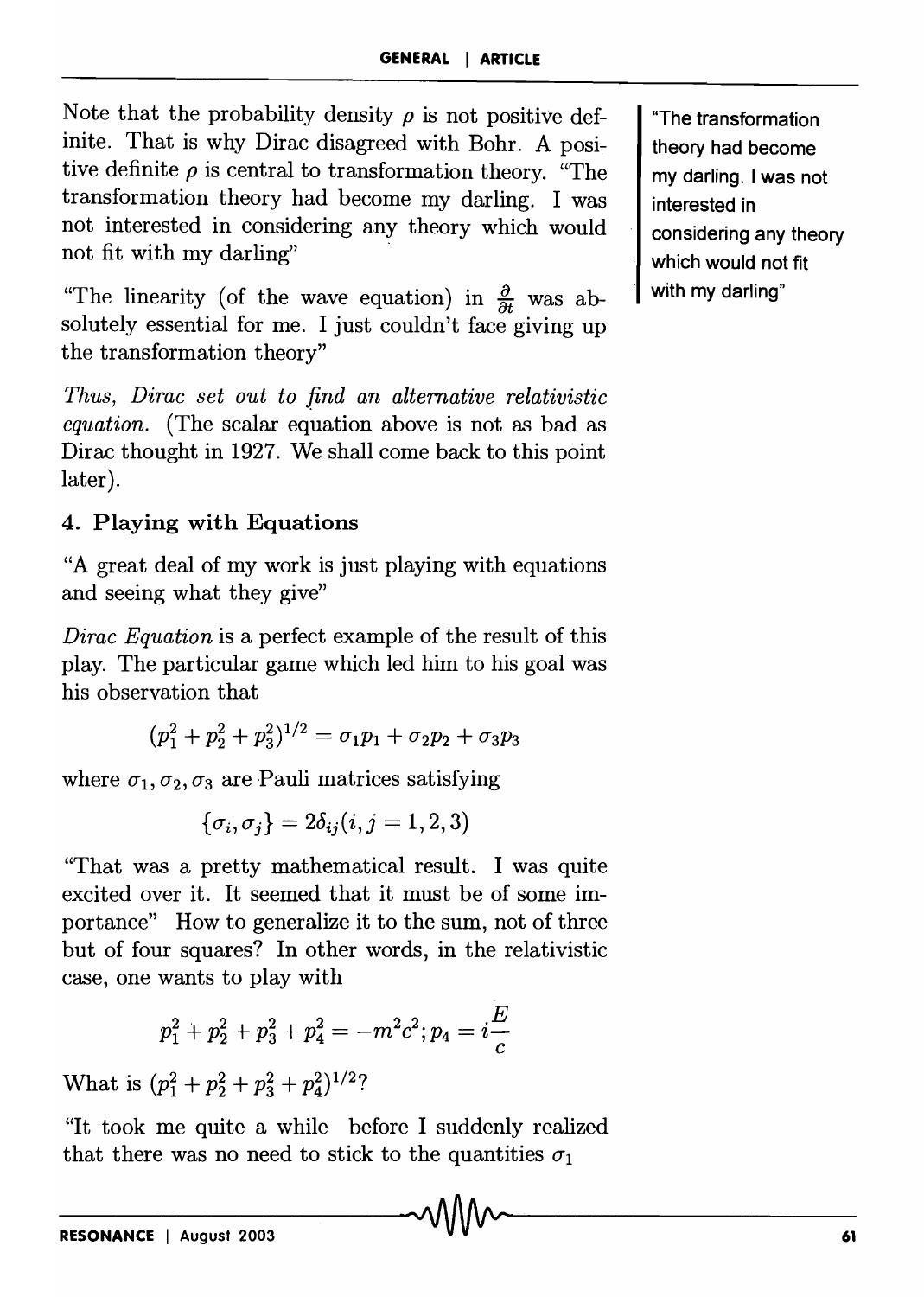with just 2 rows and columns. Why not go to 4 rows and columns?"

#### 5. The Equation

Answer to the question posed:

$$
\left(\sum_{\mu=1}^4 p_{\mu}^2\right)^{1/2} = \sum_{\mu=1}^4 \gamma_{\mu} p_{\mu}; \{\gamma_{\mu}, \gamma_{\nu}\} = 2 \delta_{\mu \nu}.
$$

The  $\gamma$ 's are  $4 \times 4$  matrices.

Thus was born Dirac Equation:-

$$
\left[\gamma^{\mu}\frac{\partial}{\partial x^{\mu}} + \frac{mc}{\hbar}\right]\psi = 0 \qquad (x^{\mu} = (\vec{x}, ict))
$$

It is linear in  $\frac{\partial}{\partial t}$  as its author so fervently desired! The rest is standard textbook stuff.

The continuity equation reads (in covariant form):<br>  $\partial j^{\mu} = 0$ ,  $\dot{\rho} = i\bar{\psi}\gamma_{\mu}e^{i\mu}\bar{\psi} = \psi^{\dagger}e^{i\mu}$ 

$$
\frac{\partial j^{\mu}}{\partial x^{\mu}} = 0; j_{\mu} = i\bar{\psi}\gamma_{\mu}\psi; \bar{\psi} = \psi^{+}\gamma_{4}
$$

$$
j_{4} = i\rho; \rho = \psi^{+}\psi.
$$

The positive definite probability density has been achieved.

The spectacular achievements contained in Dirac's two papers of early 1928 are the following:-

(a) Spin  $\frac{1}{2}\hbar\vec{\sigma}$  was a necessary consequence of his equation. (b) The right magnetic moment with  $g = 2$  was obtained. (c) The Thomas factor appeared automatically. (d) The Sommerfeld fine structure formula for the H-atom was derived with the correct quantum numbers.

Dirac did not solve the equation exactly. The exact solution of the Dirac equation in Coulomb field was given by Darwin and Gordon. "I thought that if I got anywhere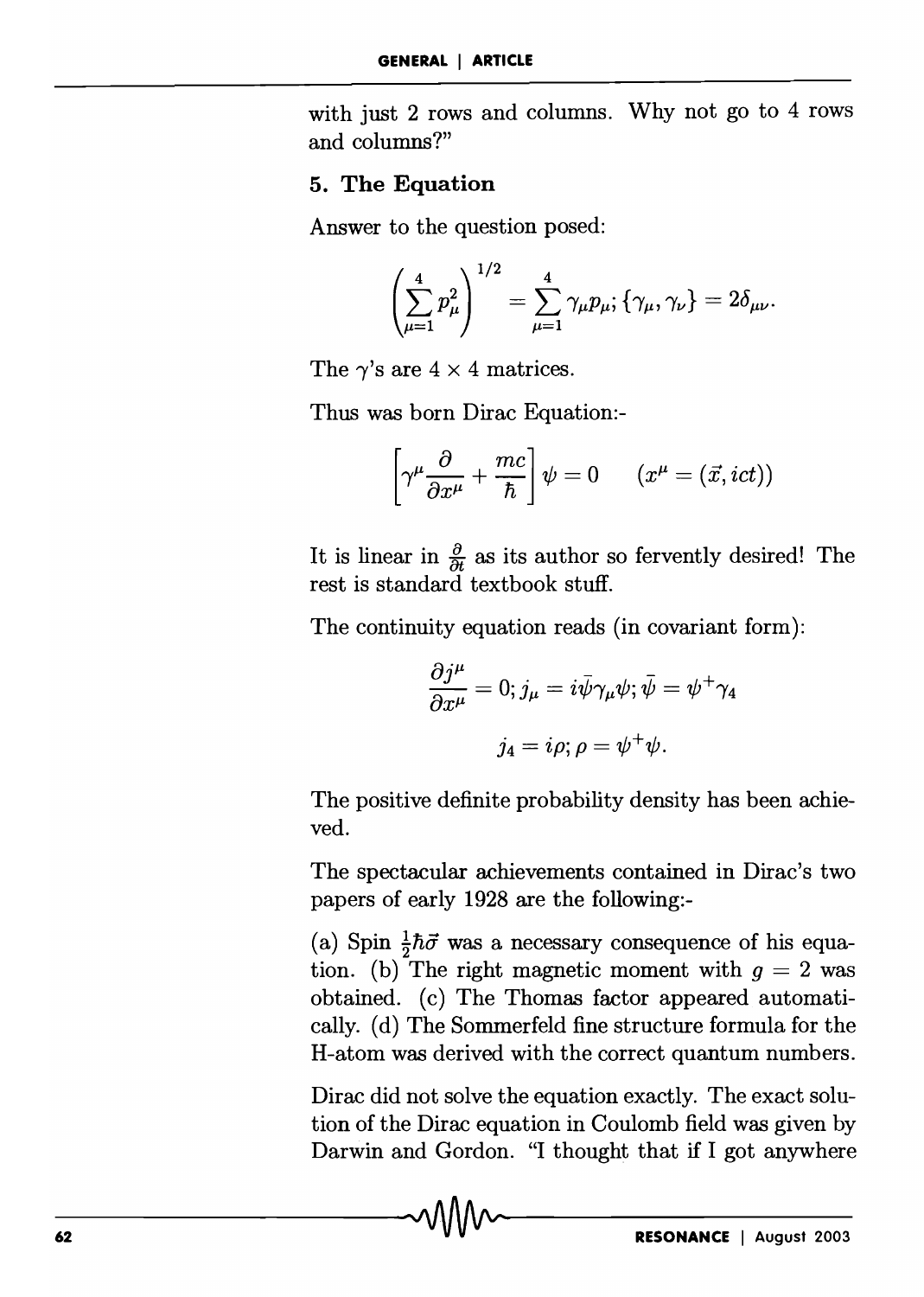near right with an approximation method, I would be very happy about that .. I think I would have been too scared myself to consider it exactly. It leads to great anxiety as to whether it's going to be correct or not" This passage is of great interest, since it shows Dirac was also human!

Physicists of the time realized at once how enormous the harvest was. This is enumerated above. Mathematicians too became quickly interested in the new theory. Von Neumann wrote in his paper (1928}: "That a quantity with 4 components is *not* a 4-vector, has never happened in relativity theory" Ehrenfest was the first to introduce the term 'spinor' for Dirac's  $\psi$  and Van der Waerden provided a systematic spinor analysis.

However, a new mystery arose.  $\psi$  with 2 components is needed for the 2 spin states.

Why  $\psi$  with 4 components? What is the physical meaning of the 4-component spinor ? This leads to the next story.

## 6. The Story of the Negative Energies

The square root of the relativistic equation for energy:

$$
E^2=m^2c^4+\vec{p}^2c^2
$$

gives

$$
E = \pm (m^2c^4 + \vec{p}^2c^2)^{1/2}.
$$

The negative energy states account for the doubling of the components in  $\psi$ . However, quantum transitions to negative energy states are possible and cannot be avoided in quantum mechanics unlike in classical mechanics. In fact, in 1928, Klein and Nishina derived their famous formula for Compton scattering using Dirac equation and allowing for transitions to negative energy states in the intermediate state.

So, what is to prevent an electron from dropping down the bottomless pit of negative energy states, emitting



--------~-------- RESONANCE I August 2003 63

"That a quantity with 4 components is *not*  a 4-vector, has never happened in relativity theory"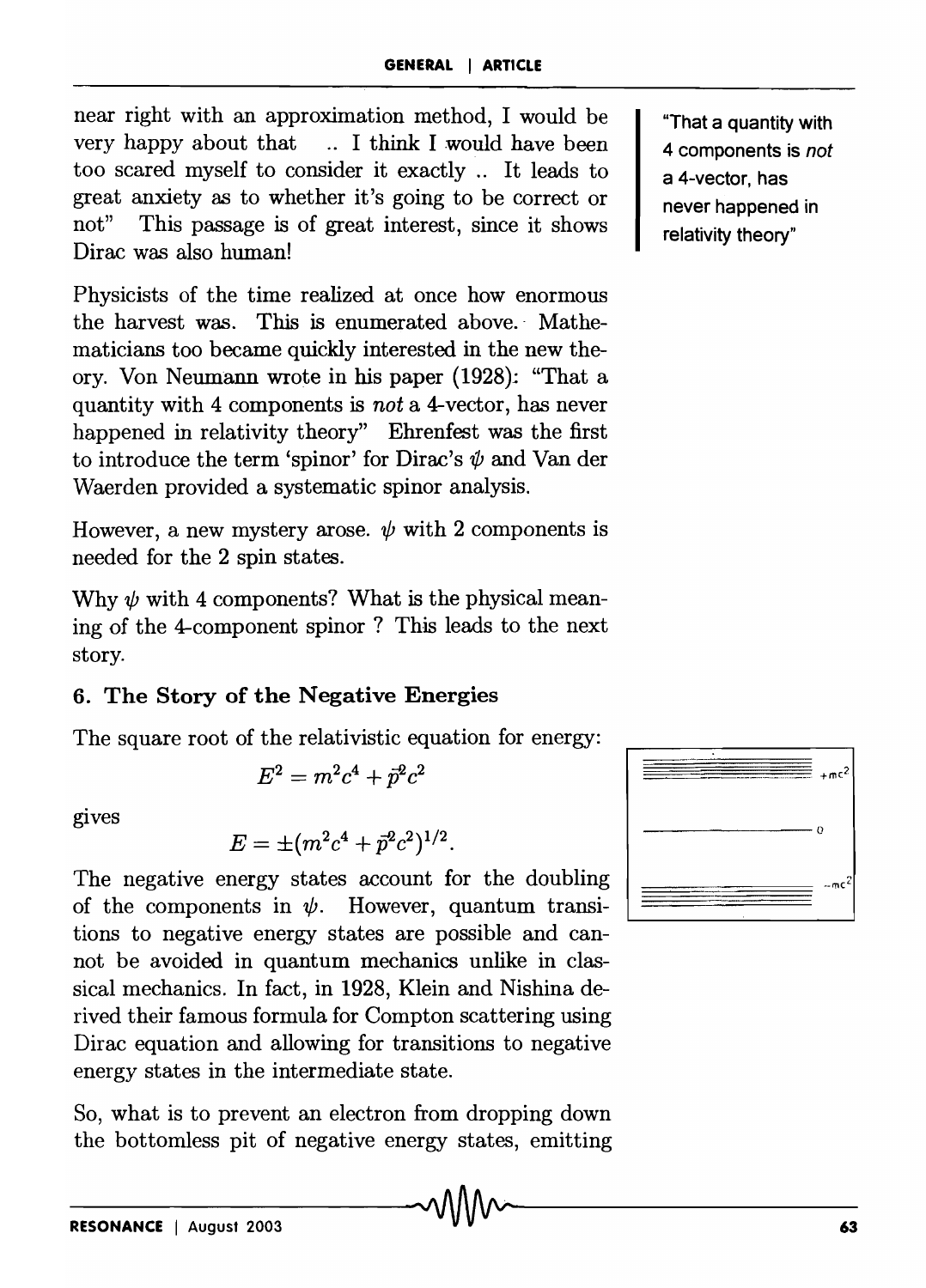

the difference in energy as radiation? The difficulties were focussed by the so-called Klein paradox (1928). A steep potential barrier of height  $>mc^2$  was capable of reflecting more electrons than were impingent on it! How could Dirac's equation for the electron be so successful, yet so paradoxical? Utter confusion prevailed during 1929-32.

*Heisenberg:* "Up till that time I had the impression that in quantum theory we had come back into the harbour, into the port. Dirac's paper threw us out into the sea again."

*Heisenberg (in* 1928): "The saddest chapter of Modern Physics is and remains the Dirac theory."

## 7. The Hole Theory

Dirac *(Proc. Roy. Soc.* A126 (360) 1930) proposes that all negative energy states are completely filled, invoking Pauli exclusion principle for his help. The catastrophic transitions are thus forbidden.

So, now the vacuum contains an infinite number of (negative energy) particles. This became known as the *negative energy sea.* A *"hole"* in the sea behaves like a particle with positive energy and positive charge. Dirac identifies this particle with *proton.* He thought that interactions among the negative' energy electrons would modify the mass of the *"hole".* 

The identification of holes with positively charged particles is OK, but why proton?

*Dirac:* "At that time. everyone felt pretty sure that electrons and protons were the only elementary particles in Nature"

How times have changed!

Heisenberg (in 1928): "The saddest chapter of Modern Physics is and remains the Dirac theory."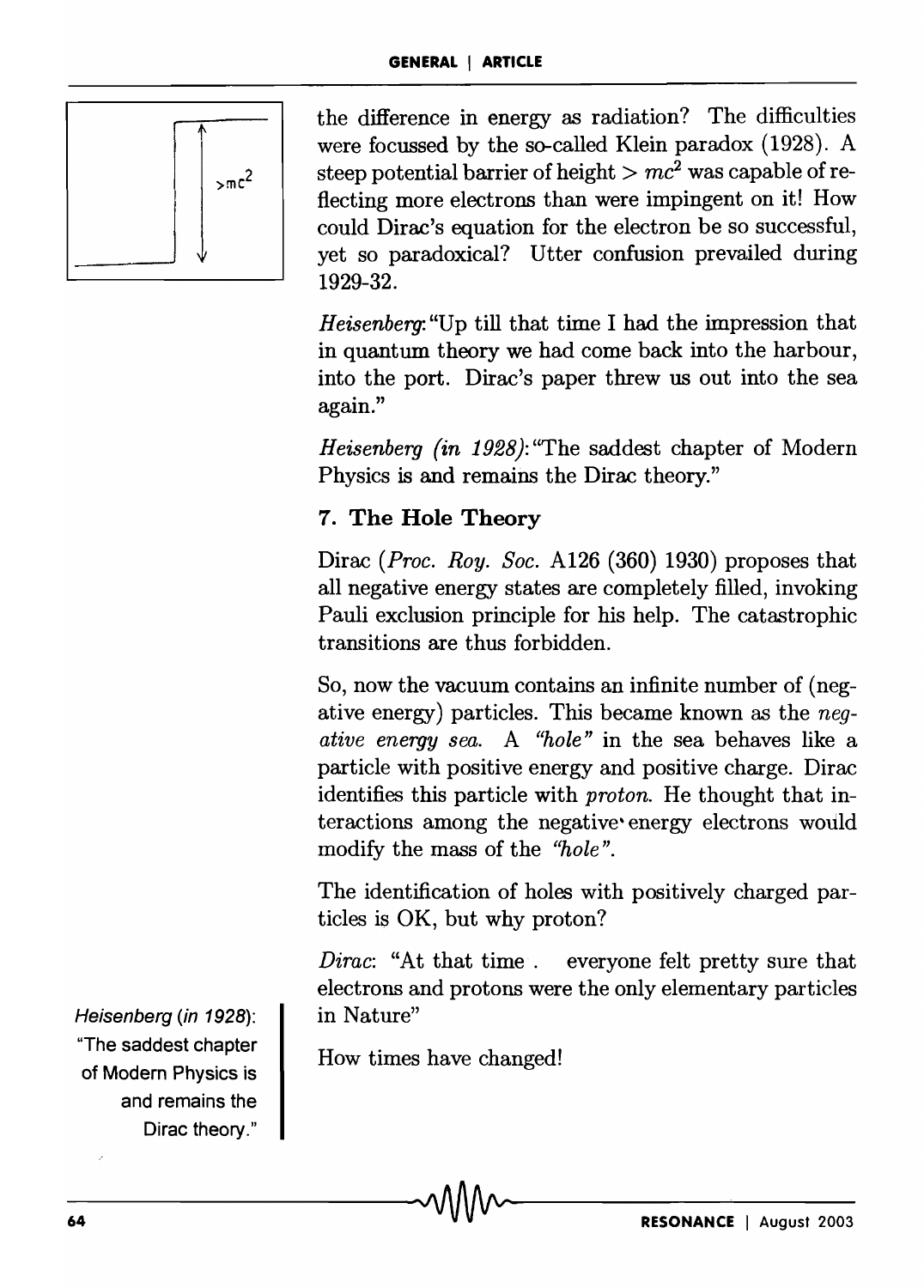## 8. More Confusion

Dirac's proposal only increased the confusion. Oppenheimer showed that the hole (namely the proton) and the electron will annihilate each other, with a life time  $10^{-10}$  sec. In other words, a hydrogen atom cannot live longer than  $10^{-10}$  sec.! Hermann Weyl used the symmetry between positive and negative electricity in Maxwell and Dirac equations (which is actually C-invariance in modern parlance) to show that

$$
m_{\rm hole}=m_e.
$$

Dirac, having taken due note of all these objections, "bites the bullet"!

Dirac, *Proc. Roy. Soc.* A113, 60 (1931)

This is actually the monopole paper, and we will say more about it later. For the present we note his remark in this paper: "A hole, if there were one, would be a new kind of particle, unknown to experimental physics, having the same mass and opposite charge of the electron"

The fight was not over. *Pauli* (1932): "Recently Dirac attempted the explanation ... of identifying the hole with antielectrons, particles of charge  $+|e|$  and mass same as .that of the electron. The experimental absence of such particles ... We do not believe, therefore, that this explanation can be seriously considered"

However, Nature decided to rescue Dirac ultimately. When Pauli's article appeared in print, C.D. Anderson had already demonstrated the existence of the positron (or the antielectron). Many years later, Pauli made the following famous remark about Dirac: ". with his fine instinct for physical realities he started his argument without knowing the end of it"

Pauli about Dirac: "... with his fine instinct for physical realities he started his argument without knowing the end of it"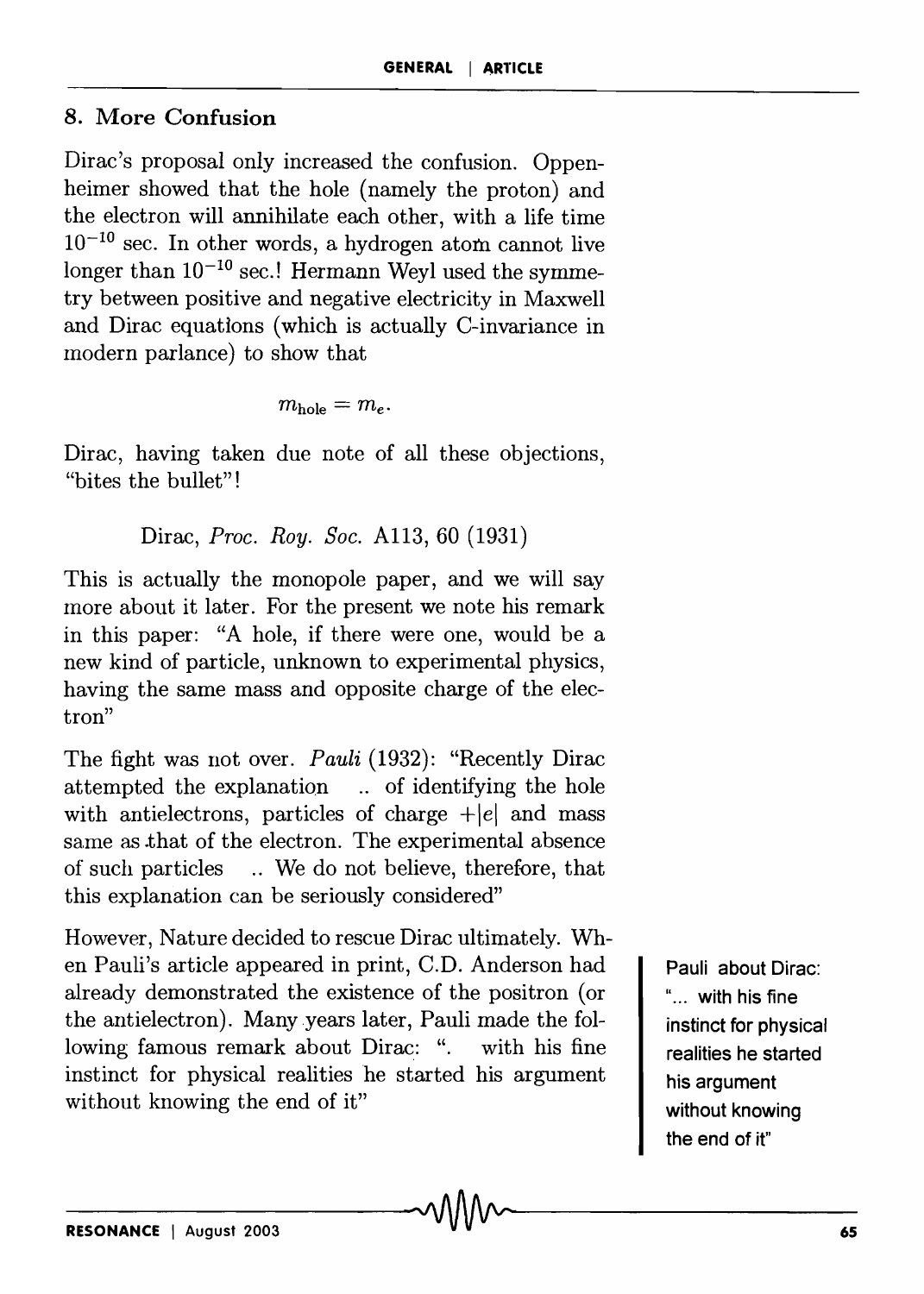

#### 9. Enter the Positron (C.D. Anderson, 1932)

Electrons produced by cosmic rays in the atmosphere travel down. An electromagnet of a particular polarity causes the track to curve to the left (say) and this is photographed by a cloud chamber  $(Fig(a))$ . But, with the same apparatus, occasionally, a track is observed to curve in the opposite direction  $(Fig(b))$ . This may be interpreted either as an *electron* (produced in some secondary reaction or from natural radioactivity) *going up* or a *positron going down.* How does one distinguish between the two possibilities? By interposing a lead plate across the cloud chamber and showing that the track curved more in the lower part  $(Fig(c))$  and hence the particle had less energy below the lead plate which in turn means that the particle travelled downwards, Anderson clinched the issue. This was the discovery of the positron  $(e^+)$ .

*Anderson:* "Yes, I knew about the Dirac theory .. But I was not familiar in detail with Dirac's work. I was too busy operating this piece of equipment to have much time to read his papers  $\ldots$ "

#### 10. How About the Klein-Nishina Formula?

The answer can be given in Dirac's own words. Dirac (letter to Bohr, 1929): "On my new theory there is a new kind of double transition now taking place in which first one of the negative energy electrons jumps to the proper final state with emission (or absorption) of a  $\gamma$ 

Anderson: "Yes, I knew about the Dirac theory .... But I was not familiar in detail with Dirac's work. I was too busy operating this piece of equipment to have much time to read his papers ...."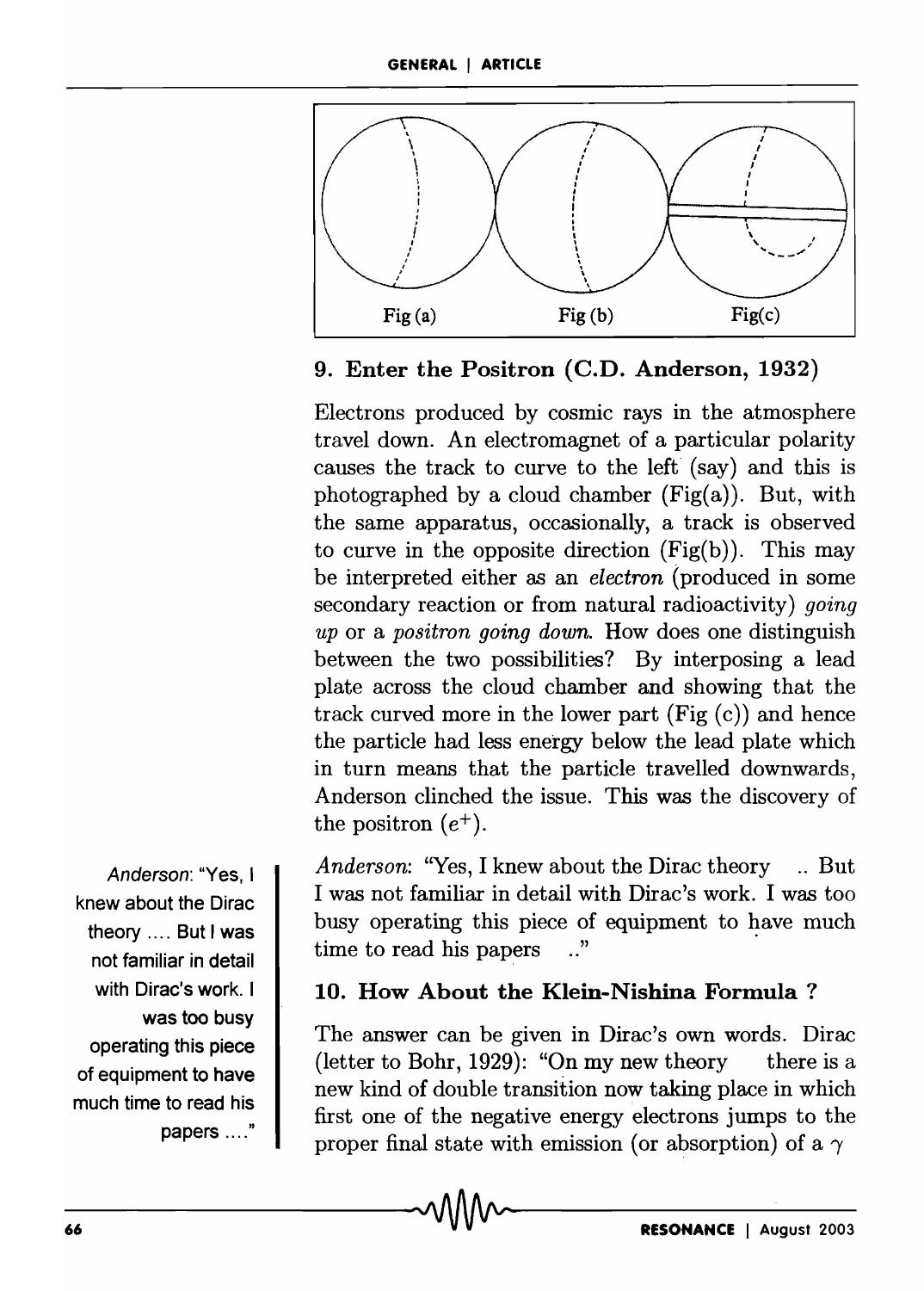and secondly the original positive energy electron jumps down and fills up the hole, with absorption (or emission) of a  $\gamma$ . This new kind of process just makes up for those excluded and restores the validity of the scattering formula derived on the assumption of the possibility of intermediate states of negative energy" One sample of a "new double transition":-

initial  $\gamma$  + initial (+E) electron + a (-E) electron in the sea  $\rightarrow$  initial (+ E) electron + final (+ E) electron + hole in the sea  $\rightarrow$  final (+ E) electron and final  $\gamma$ 

Let us pause (says Pais), take a deep breath and realize that this letter of Dirac (1929) announces a monumental change in physical theory. *The simple problem of the scattering of a photon on an electron is no longer a 2-body problem. It is recognised to be an infinite body problem.* The same thing happens in every process. For instance, this was demonstrated in electron-positron scattering by Bhabha in 1935.

Thus quantum mechanics plus relativity leads to an *infinite number of degrees of freedom,* which in turn leads to *field quantization.* In the quantized version of the Dirac field, the particle and hole (antiparticle) can in fact be treated more symmetrically.

We may now come back to the scalar equation of Klein, Gordon et al. which we had earlier abandoned because of the non-positivity of  $\rho$ . In 1934, Pauli and Weisskopf resuscitated the scalar equation'by reinterpreting  $\phi$  as a field describing both particle and its antiparticle and reinterpreting  $\rho$  as particle density minus antiparticle density. Thus, just as Dirac's spin 1/2 equation, the spin-O equation of Klein-Gordon also requires for its correct interpretation, the introduction of the quantized field with its infinite number of degrees of freedom. In retrospect, we may also note that Dirac's original motivation for turning away from the scalar equation is not quite justified. But the outcome, namely the discovery

The simple problem of the scattering of a photon on an electron is no longer a 2-body problem. It is recognised to be an infinite body problem.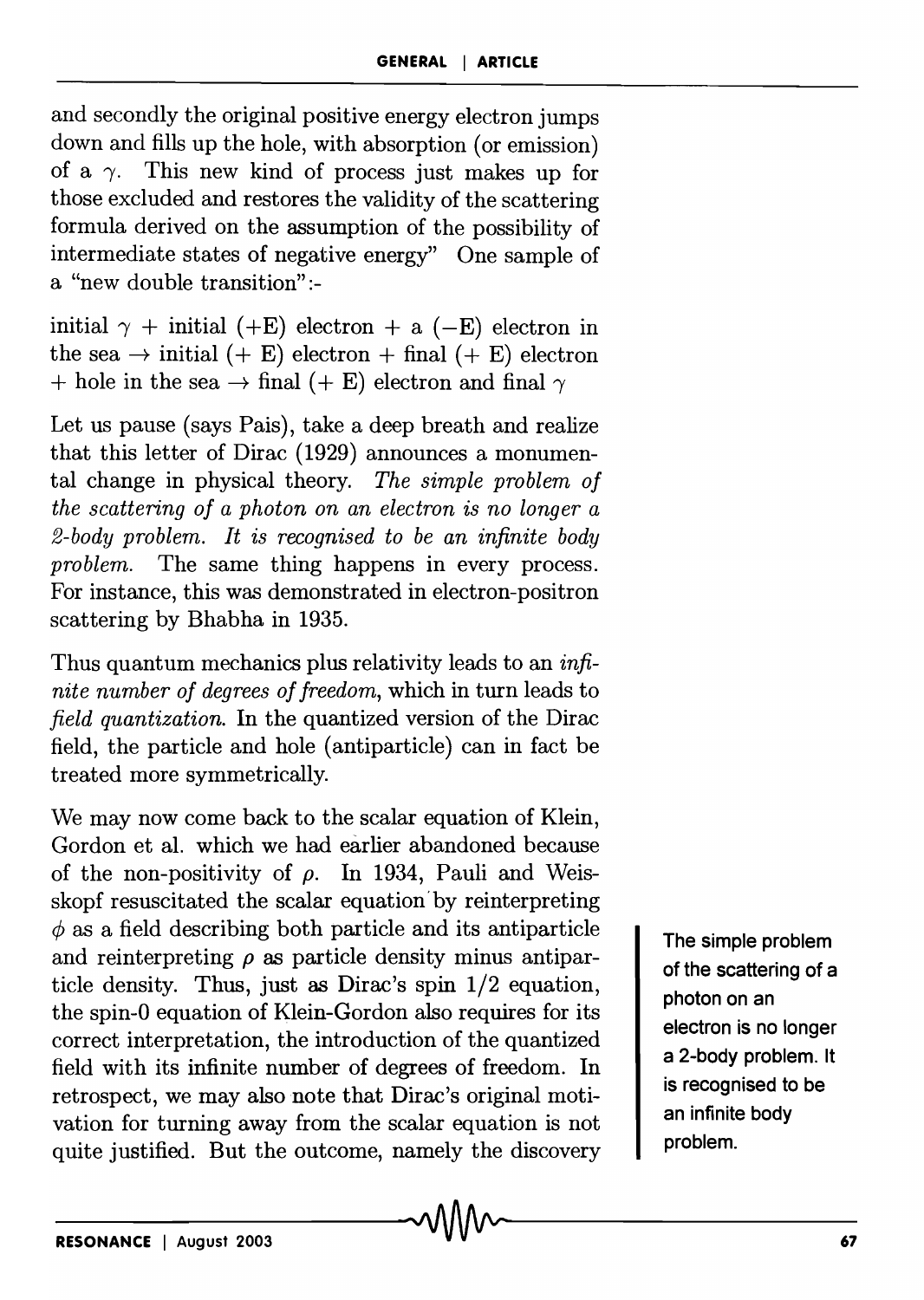of the correct equation for the electron provides ample justification for the course pursued!

#### 11. Antimatter

The existence of antiparticles predicted by Dirac's theory is now recognized as a general law of nature:

*To every particle, there corresponds an antiparticle.* 

 $e^ \rightarrow$   $e^+$  $p \rightarrow \bar{p}$  $n \rightarrow \bar{n}$  $\pi^+$   $\rightarrow$   $\pi^ K^0 \rightarrow \bar{K}^0$ 

Of course, there could be self-conjugate particles, Ie. particles whose antiparticles are the same.

```
Ex: \pi^0 \rightarrow \pi^0
```
 $\gamma \rightarrow \gamma$ 

The discovery of the concept of antimatter (which, as we have seen, had a tortuous birth) may turn out to be the most profound outcome of the marriage of quantum mechanics and relativity. The existence of matterantimatter asymmetry (CP violation) in the fundamental forces of Nature and its possible connection to the existence of matter-antimatter asymmetry in the Universe (predominance of matter over antimatter) are important topics of current research.

We may also add another remark at this point. Remember that Dirac had to invoke Pauli's exclusion principle in filling up the negative energy sea and stabilizing the positive energy states. This step is actually the starting point of the so called spin-statistics theorem in quantum field theory. Particles with half-integral spin have to obey Pauli's principle and Fermi-Dirac statistics. The other half of the theorem follows by showing the inconsistency of antisymmetric statistics in the quantum

The discovery of the concept of antimatter (which, as we have seen, had a tortuous birth) may turn out to be the most profound outcome of the marriage of quantum mechanics and relativity.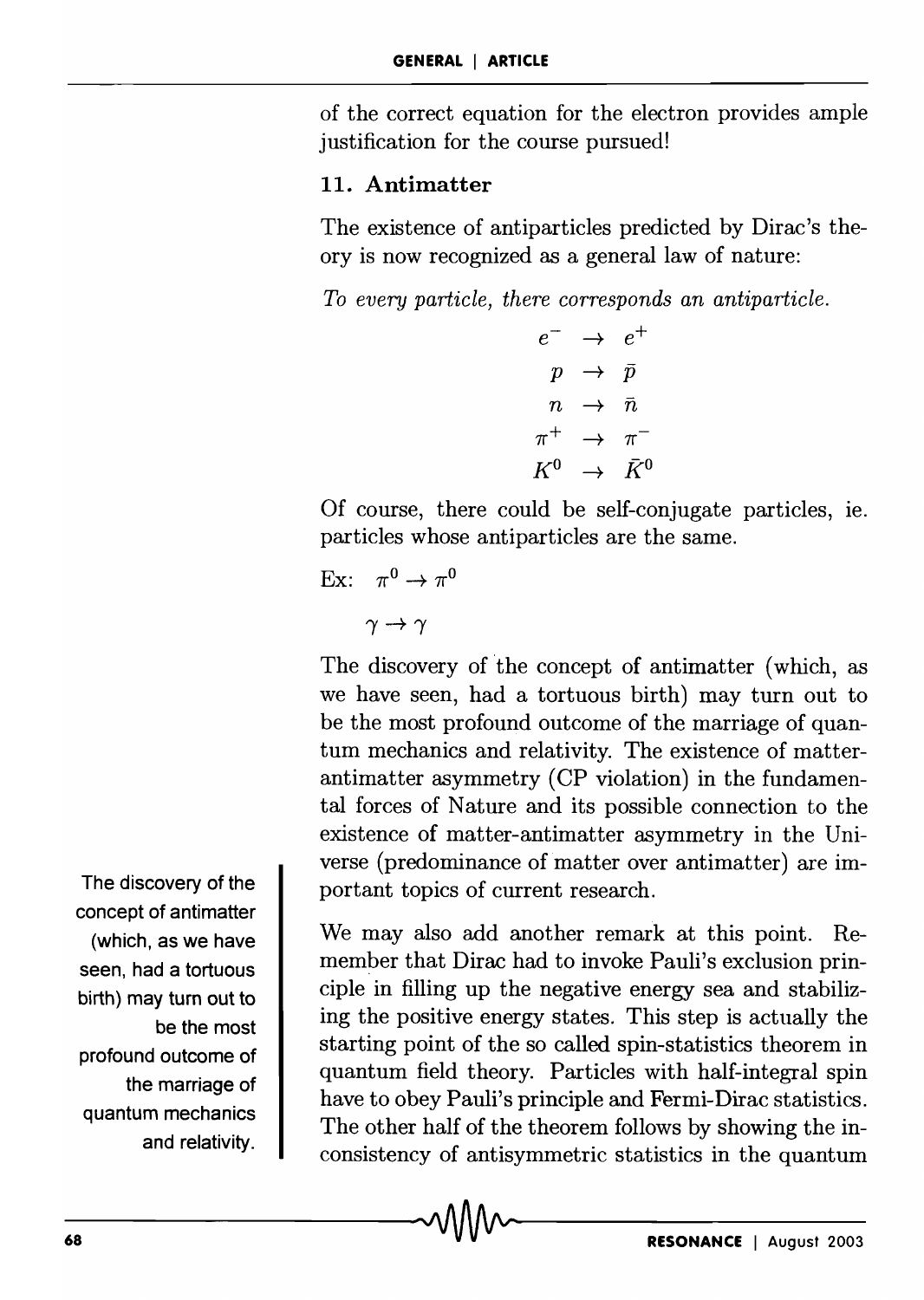field theory of integral spin particles such as the spin-O Klein-Gordon particle; these obey the symmetric or Bose-Einstein statistics.

## 12. Self-Conjugate Fermions

In 1937, Majorana introduced the idea of a particle satisfying the Dirac equation, but having its antiparticle the same as itself. This is the self-conjugate fermion. Such particles may exist in nature. A possible candidate is the neutrino. Is the neutrino identical to the antineutrino? We do not know the answer at present.

How does one understand self-conjugate fermions in the context of the original hole theory? Rather than going into details, we shall restrict ourselves to a few brief remarks. A Majorana spinor does *not* have a well-defined energy eigenvalue; it is not an eigenfunction of the singleparticle Hamiltonian. A many particle description (field quantization) is necessary for a correct understanding, just as in the case of the spin-O particle.

Thus, Majorana provided *another way* of solving the *negative energy* problem of the Dirac equation. In retrospect, we may say that it was fortunate that the idea of the self-conjugate Majorana particle was not discovered earlier. For, in that case, hole theory and the idea of the antiparticle might not have been discovered!

## 13. "'Quantized Singularities in the Electromagnetic Field"

In 1931, Dirac wrote the famous magnetic monopole paper with the above title in which he showed that the existence of isolated magnetic monopoles is consistent with quantum mechanics, provided its magnetic charge multiplied by the electric charge of the electron is quantized. Apart from the brilliance of the ideas contained in it, for which the paper is justly famous, the paper is remarkable in certain other respects.

The existence of isolated magnetic monopoles is consistent with quantum mechanics, provided its magnetic charge multiplied by the electric charge of the electron is quantized.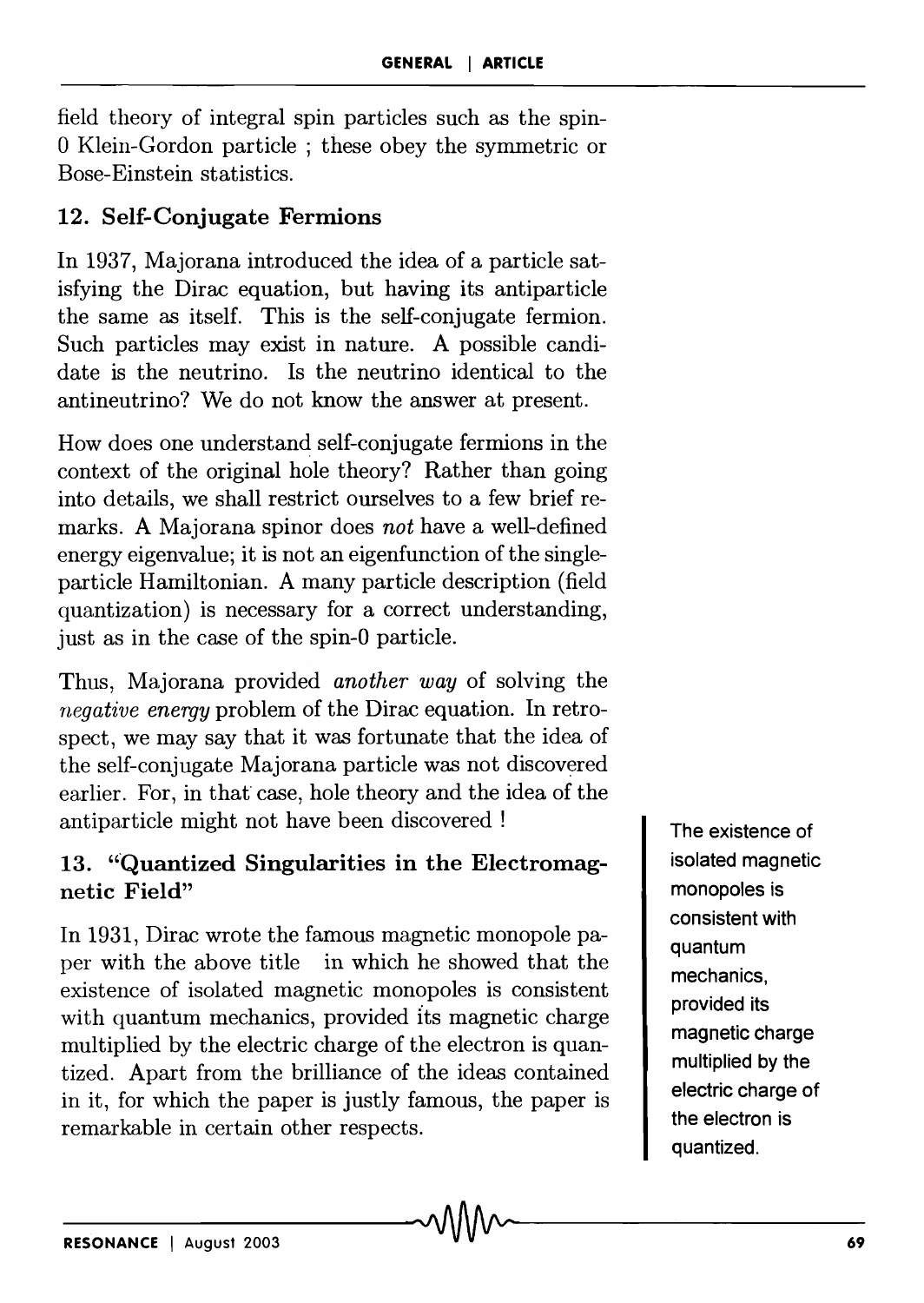(i) In the introduction to this paper, Dirac airs his views on the role of Mathematics in Physics and on how the steady progress of physics depends on the invention of new mathematical ideas and the subsequent development of the physical concepts associated with them. Even after 60 years, this comment is as fresh as it is relevant. (ii) It is in this paper that Dirac "officially" announces that the hole must have the same mass as that of the electron. One can almost feel Dirac's disappointment that his electron theory may fail, since such a 'new kind of particle' is 'unknown to experimental physics'. He seems to say "I will start all over again" with a new idea and this is how the Dirac Monopole was born! (This point of history does not seem to be widely known.)

## 14. What About Other Spins?

Dirac equation is, after all, only for spin 1/2. Nevertheless it has turned out to be enormously important for Physics. Reason: not only the electron but a dominant number of "elementary" particles (quarks and leptons) have spin 1/2. In fact, in the so called Standard Model of present-day High Energy Physics, the "matter" sector consists of only spin 1/2 particles, all satisfying the Dirac equation.

Our understanding has not progressed much for higher spins  $(s > 1/2)$ . Enormous amount of work has been done on higher spins, following the footsteps of Dirac, but the subject is plagued with many inconsistencies. The following is a brief Progress Report.

## *Spin 0*

There is no problem at least at the level of the free field equation, after the reinterpretation by Pauli and Weisskopf. Interactions treated perturbatively in renormalizable quantum field theory do not cause any problem. But there are hints of difficulties in a complete (nonperturbative) theory.

The steady progress of physics depends on the invention of new mathematical ideas and the subsequent development of the physical concepts associated with them.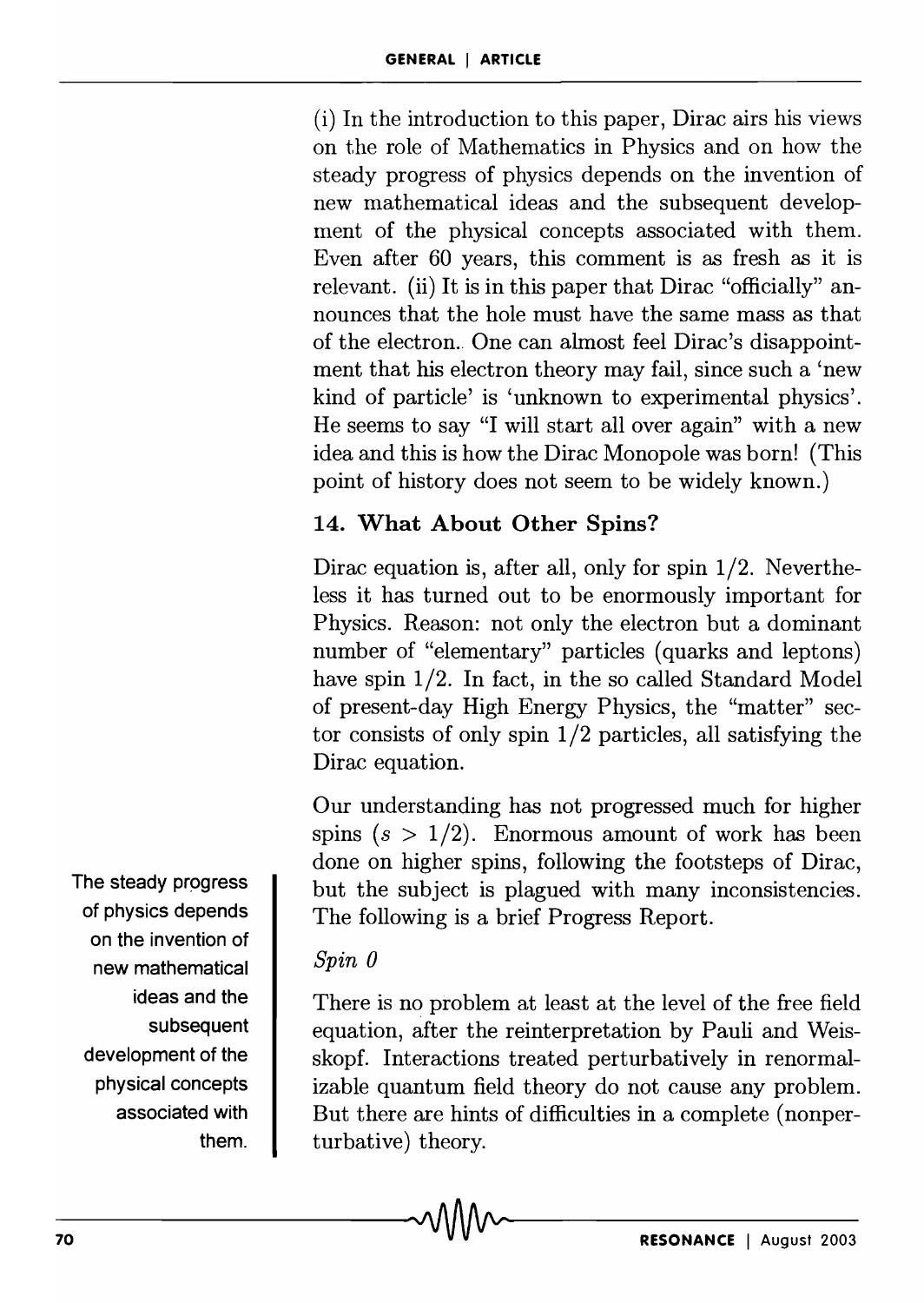#### *Spin 1*

For  $m = 0$ , this is the photon whose field satisfies the Maxwell equation. This is replaced by the Proca equation for massive spin-1 particles. If the massive particle is charged, even perturbation theory is afHicted with many diseases which are cured only when the system is incorporated into a nonabelian gauge theory. Thus higher symmetry is necessary for a consistent theory.

### *Spin 3/2*

Here again a consistent theory is obtained only by invoking higher symmetries inherent in supersymmetric theories, Kaluza-Klein theories or superstring theories. Recently, Rindani and Sivakumar (1986, 88, 89, 90) have shown how all the inconsistencies are removed in a theory of massive spin 3/2 particles obtained by dimensional reduction of Kaluza-Klein theory.

#### *Moral*

Do not follow Dirac (blindly). Follow Nature. Nature loves higher symmetries.

## 15. Transition From 1928 to 1988

Let us now make the transition from 1928 to 1988 by comparing the Standard Model of Physics of 1928 with the Standard Model of Physics of 1988. In 1928, the strong and weak interactions had not yet been recognized although radioactivity was known. Hence one may summarize the physics of 1928 as follows (Compare Dirac's remark about his equation quoted at the very beginning of this article):

*Standard Model of 1928* 

Dirac equation  $+$  Maxwell equation  $+$  Einstein equation for gravity

In 1988, we have the SU(3)  $\times$  SU(2)  $\times$  U(1) gauge the-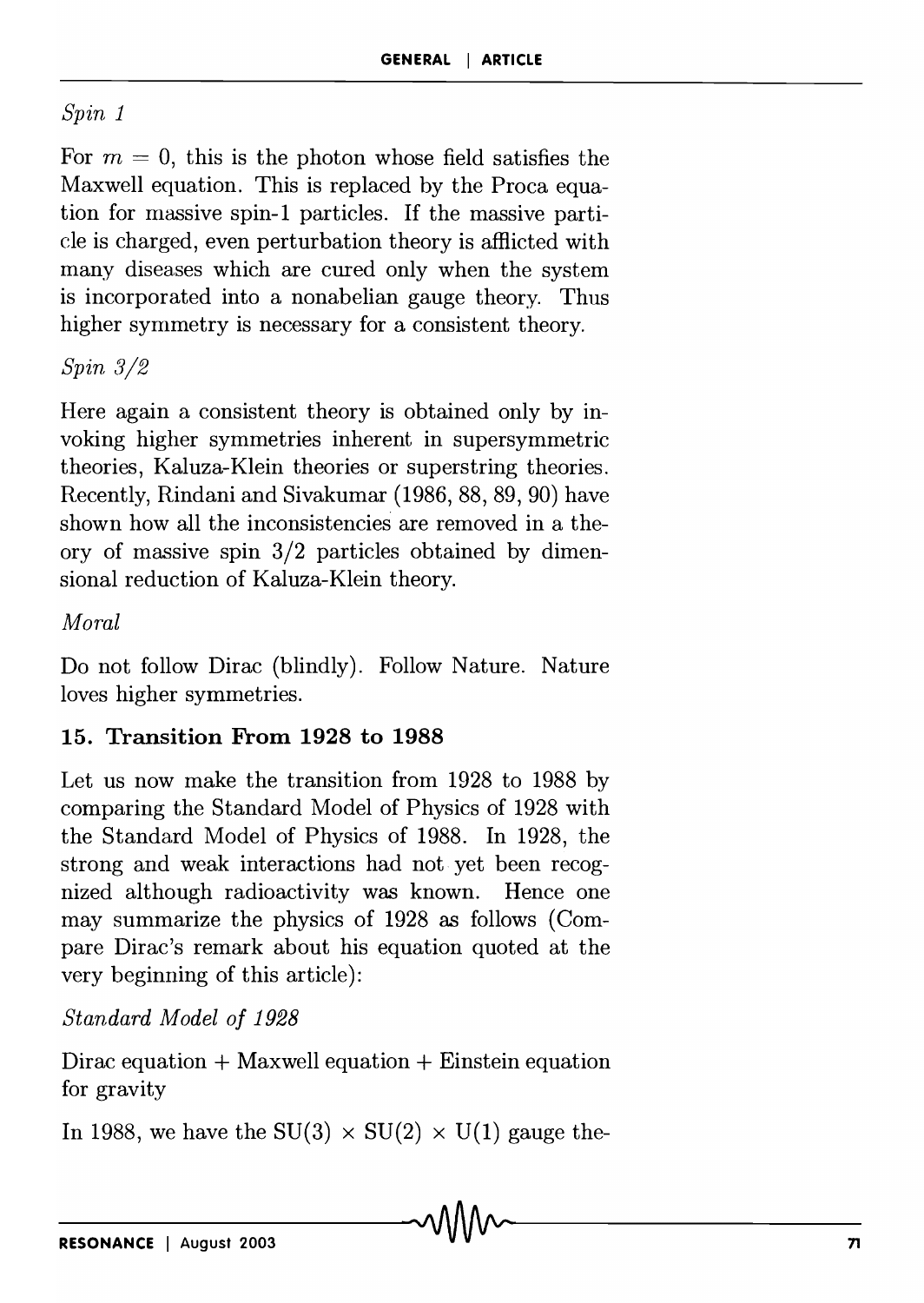ory of strong and electroweak forces. This is now called the Standard Model of High Energy Physics and is the basis of all that is known in the physical world *except gravity.* 

*Standard Model of* 1988

$$
L = -\frac{1}{4}G_{\mu\nu}^{\alpha}G_{\mu\nu}^{\alpha} - \frac{1}{4}W_{\mu\nu}^{\alpha}W_{\mu\nu}^{\alpha} - \frac{1}{4}B_{\mu\nu}B_{\mu\nu}
$$
  
\n
$$
+ i \sum_{n} \bar{q}_{L}^{n} \gamma^{\mu}
$$
  
\n
$$
\left(\partial_{\mu} + ig_{3} \frac{\lambda^{\alpha}}{2} G_{\mu}^{\alpha} + ig_{2} \frac{\tau^{\alpha}}{2} W_{\mu}^{\alpha} + i \frac{g_{1}}{6} B_{\mu}\right) q_{L}^{n}
$$
  
\n
$$
+ i \sum_{n} \bar{u}_{R}^{n} \gamma^{\mu} \left(\partial_{\mu} + ig_{3} \frac{\lambda^{\alpha}}{2} G_{\mu}^{\alpha} + ig_{1} \frac{2}{3} B_{\mu}\right) u_{r}^{n}
$$
  
\n
$$
+ i \sum_{n} \bar{d}_{R}^{n} \gamma^{\mu} \left(\partial_{\mu} + ig_{3} \frac{\lambda^{\alpha}}{2} G_{\mu}^{\alpha} - \frac{i}{3} g_{1} B_{\mu}\right) d_{r}^{n}
$$
  
\n
$$
+ i \sum_{n} \bar{l}_{L}^{n} \gamma^{\mu} \left(\partial_{\mu} + ig_{2} \frac{\tau^{\alpha}}{2} W_{\mu}^{\alpha} - \frac{i}{2} g_{1} B_{\mu}\right) l_{L}^{n}
$$
  
\n
$$
+ i \sum_{n} \bar{e}_{R}^{n} \gamma^{\mu} (\partial_{\mu} - ig_{1} B_{\mu}) e_{R}^{n} + \frac{i}{2} g_{1} B_{\mu} \right) \phi|^{2}
$$
  
\n
$$
+ \mu^{2} \phi^{+} \phi - \lambda (\phi^{+} \phi)^{2} - \sum_{m,n} (\Gamma_{mn}^{\mu} \bar{q}_{L}^{m} \phi^{c} u_{R}^{n} + \Gamma_{mn}^{d} \bar{q}_{L}^{m} \phi d_{R}^{n}
$$
  
\n
$$
+ \Gamma_{mn}^{e} \bar{l}_{L}^{m} \phi e_{R}^{n} + \text{h.c.})
$$
  
\n
$$
\qquad + \text{gravity.}
$$

The explicitly written part of the above Lagrangian describes the SU(3)  $\times$  SU(2)  $\times$  U(1) theory of strong and electroweak forces. The equations of motion following from this Lagrangian are the present-day successors of the Dirac and Maxwell equations of the 1928 Standard Model. This is a measure of the "progress" that has been made in 60 years. We shall not attempt to explain the various terms in the Lagrangian, for that will require another article. See for instance Rajasekaran (1989) or Cheng and Li (1984). It is more important to draw attention to the term "gravity" (added at the end of the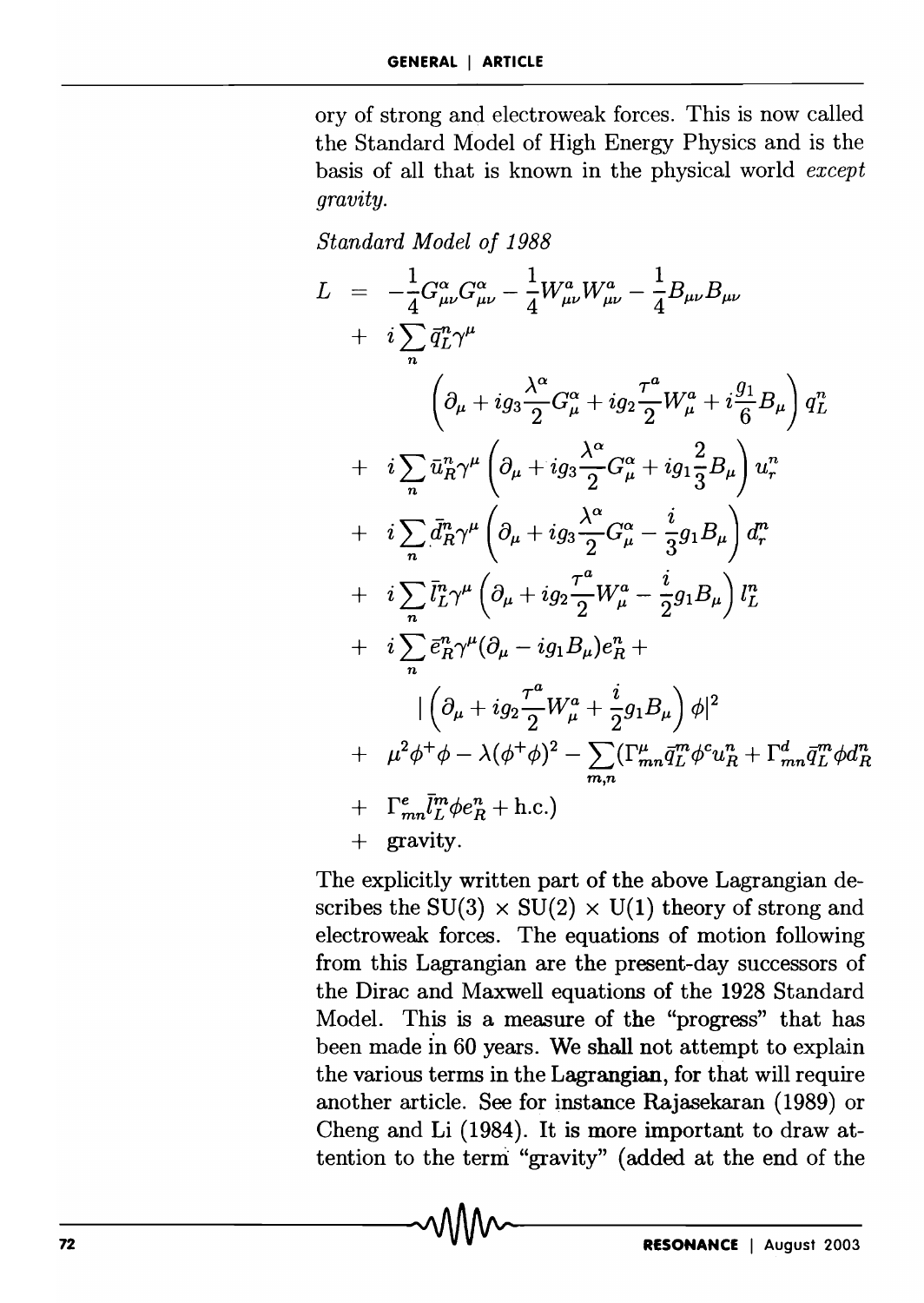above equation) which sticks out like a "sore thumb"; we do not yet know how to add gravity to the rest of physics in a consistent manner.

## 16. Two Repetitions of the Dirac Trick

In attempting to go beyond the present-day standard model, many brilliant discoveries have been made, some of which are directly inspired by Dirac's work. We shall mention two such discoveries.

(i) As we already saw, Dirac discovered the anticommuting  $\gamma$  matrices by taking the square root of  $P^2$ :

$$
\sqrt{P^2} = \gamma_\mu P^\mu.
$$

By taking the square root of  $\gamma_\mu P^\mu$ , the anticommuting *supersymmetry* generators Q were discovered (See for instance Ferrara, 1987):

$$
\sqrt{\gamma_{\mu}P^{\mu}}\sim Q.
$$

Or, more exactly,

$$
\gamma^\mu_{ij}P_\mu=\frac{1}{2}\{Q_i,\bar{Q}_j\}
$$

where i and j are the indices of the  $\gamma$  matrix.

(ii) Ramond's (Ramond, 1971) repetition of the Dirac trick on the two-dimensional world sheet of the relativistic string produced the fermionic string and this is what led to the supersymmetric string or *Superstring.* 

Supersymmetry and Superstrings form crucial ingredients in present-day research.

## 17. The Present-day Problem

As we already indicated, the combining of relativity and quantum mechanics pioneered by Dirac showed the existence of infinite degrees of freedom which was successfully handled by quantum field theory. However the success has been partial only, because of the divergences or

By taking the square root of  $\gamma_{_\mu}$   $P^{\mu}$  , the anticommuting **supersymmetry** generators Q were discovered.